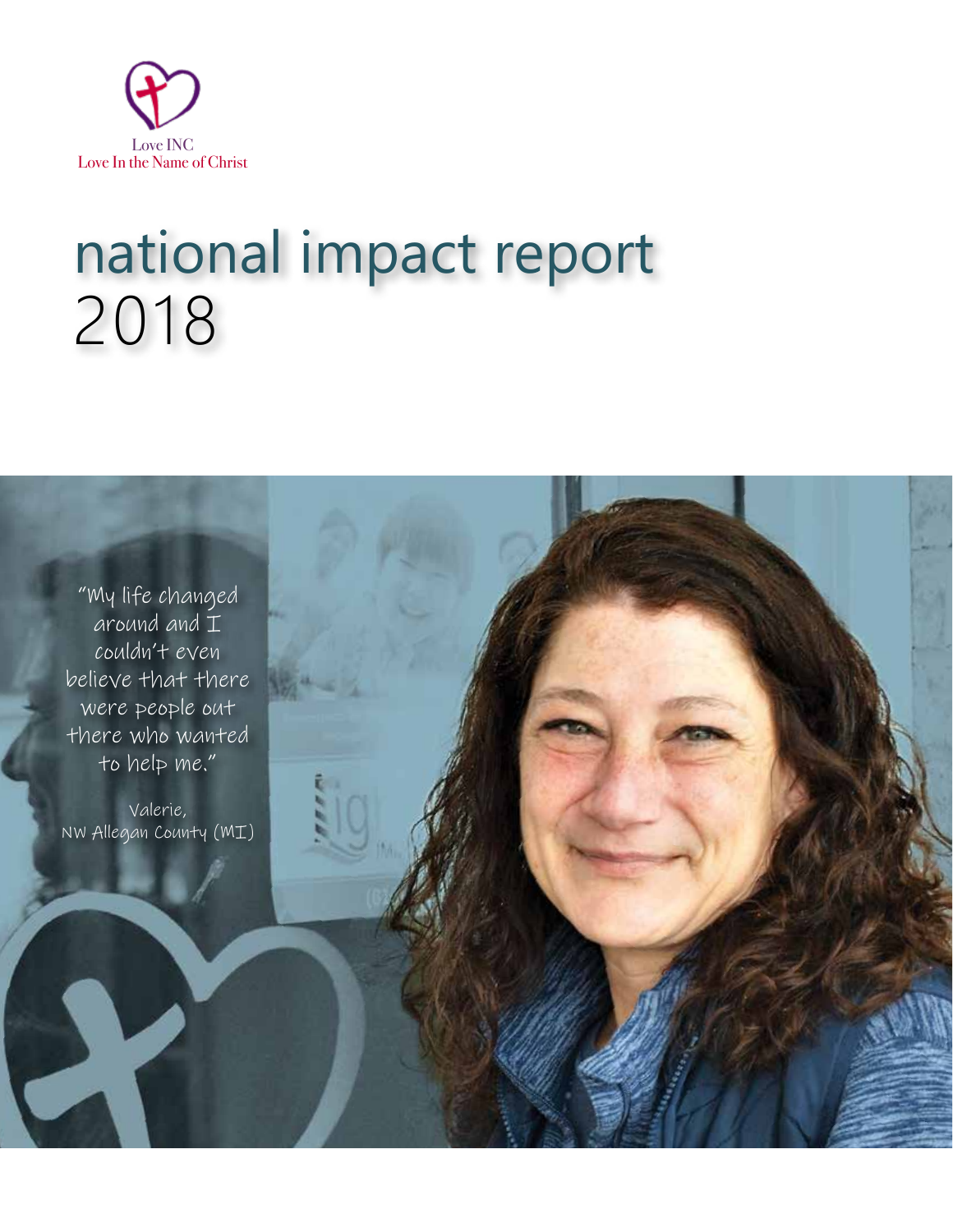# Love INC National

### our purpose

To encourage, equip, and elevate local Love INCs in the mobilization of local churches to transform lives and communities In the Name of Christ.

> **encourages** . . . through prayer, caring relationships, connecting Love INCs to one another, and affirming strengths.

**equips** . . . by leading the development of new Love INCs, providing operating Love INC communities training, and facilitating the exchange of resources and ideas.

**elevates** . . . by challenging Love INCs to assess and improve operations, continually focus on missional integrity, and mature in vision casting to increase opportunity for the Body of Christ to show and share the love of Christ.

## 2019 board & staff

**Lorelei Mah** Board President Baltimore, MD

**Max Edwards** Board Vice President Nampa, ID

**Brendon Johnson** Board Treasurer Holland, MI

**Maureen Hansen** Board Secretary Rock Valley, IA

**Kathryn Roy** Board Member Littleton, CO

**Pastor Carlton Smith** Board Member Brooklyn Heights, OH

**Fred Trick** Board Member Tuscaloosa, AL

**Esther Vander Laan** Board Member Hamilton, MI

**Kirk Vander Molen** Executive Director Ada, MI

**Lora Petitt** Director of Affiliates Sheldon, IA

**Joy Churchill** Associate Director of IT, Marketing, and Communications Bozeman, MT

**Richard Strick** Associate Director of New and Transitioning **Affiliates** Huntington, IN

**Cara Caminiti**  Executive Assistant Hudsonville, MI

**Mandi Grasmeyer** Assistant to the Associate Director of IT, Marketing, and Communications Hudsonville, MI

**Jennifer Lund** Developing New Affiliates Specialist Rochester, MN

**Shantel Oostra** National Training & Events Coordinator Sheldon, IA

**Jill Van Essen** Administrative Assistant to the Director of **Affiliates** Sheldon, IA

**Kim Wittel** Consulting Coordinator Lancaster, PA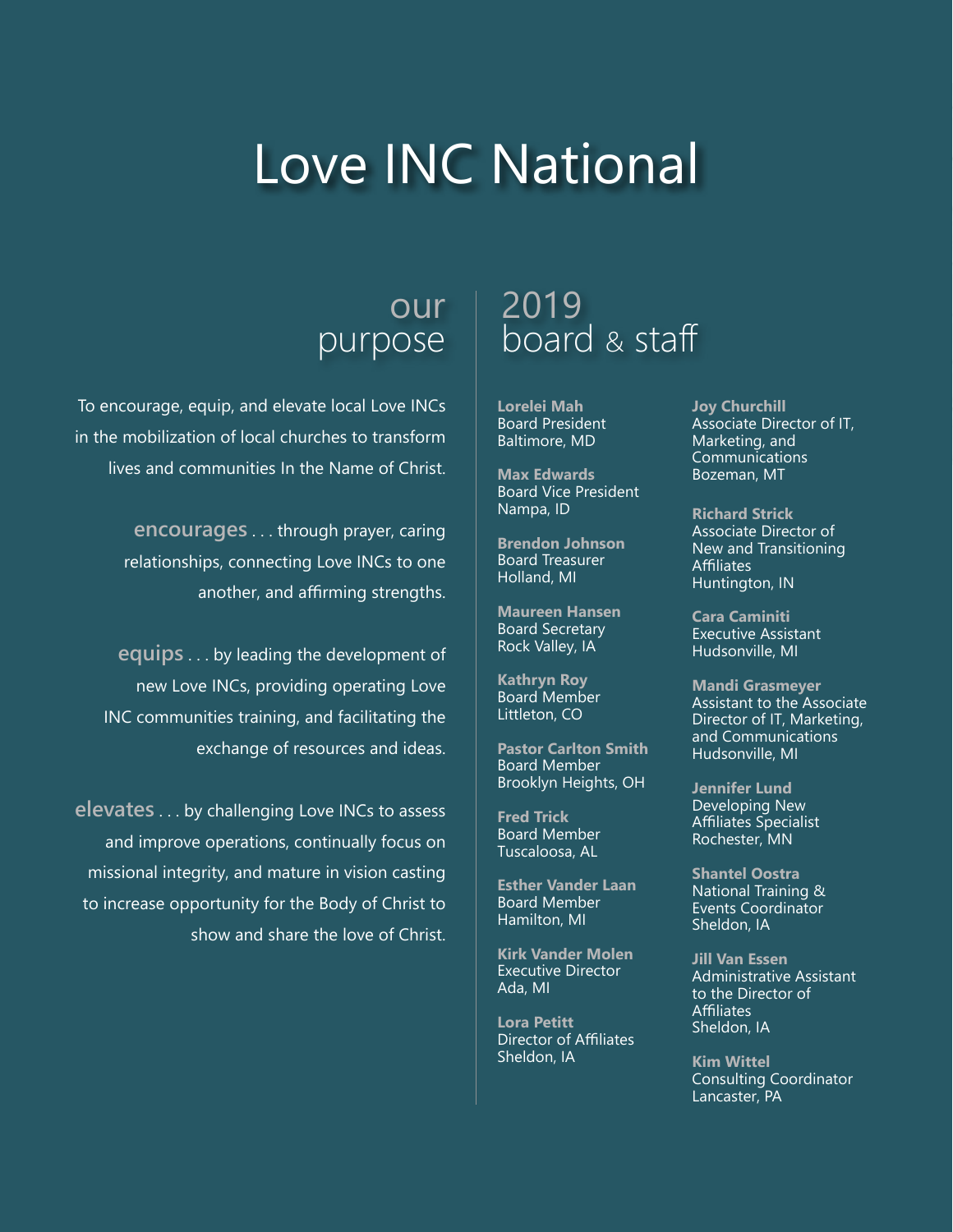

### **Dear Friend,**

We live in a world more focused on what divides than what unites. Unfortunately, this can be true among churches, as well. Jesus knew this and He fervently prayed against disunity (John 17).

Love INC is not a ministry of one particular church or denomination. Love INC focuses on uniting churches, and we've been doing it successfully for over 40 years. It's hard work, but it's worth it. The stories in this annual report are just a sampling of the impact of the Love INC Movement, which is in 134 communities and over 7,600 churches strong.

Our focus is our namesake: In the Name of Christ. Our vision is to see Christian churches united in purpose and actively living out their faith by lovingly serving people in need in their communities. We are encouraged by the words of Pastor Tony from a partner church, "God gives churches different gifts and abilities, and we see diverse expressions as well as strengths and weaknesses. Church on the Rock has a responsibility to impact our community, and it's hard to do, but it's easier together with partnering churches through Love INC."

The Body of Christ is beautifully diverse by God's design. It is made up of many parts, none of which can say to the other, "You are not needed" (1 Cor. 12). When the Body of Christ works together, it is a powerful witness that enriches everyone involved. We are grateful for the partnership of our local Love INCs and the churches they mobilize.

Additionally, we give thanks to God for those who join us in our mission through prayer and financial support.

In Christ,

**Kirk Vander Molen** National Executive Director

relei Mah

**Lorelei Mah** Board President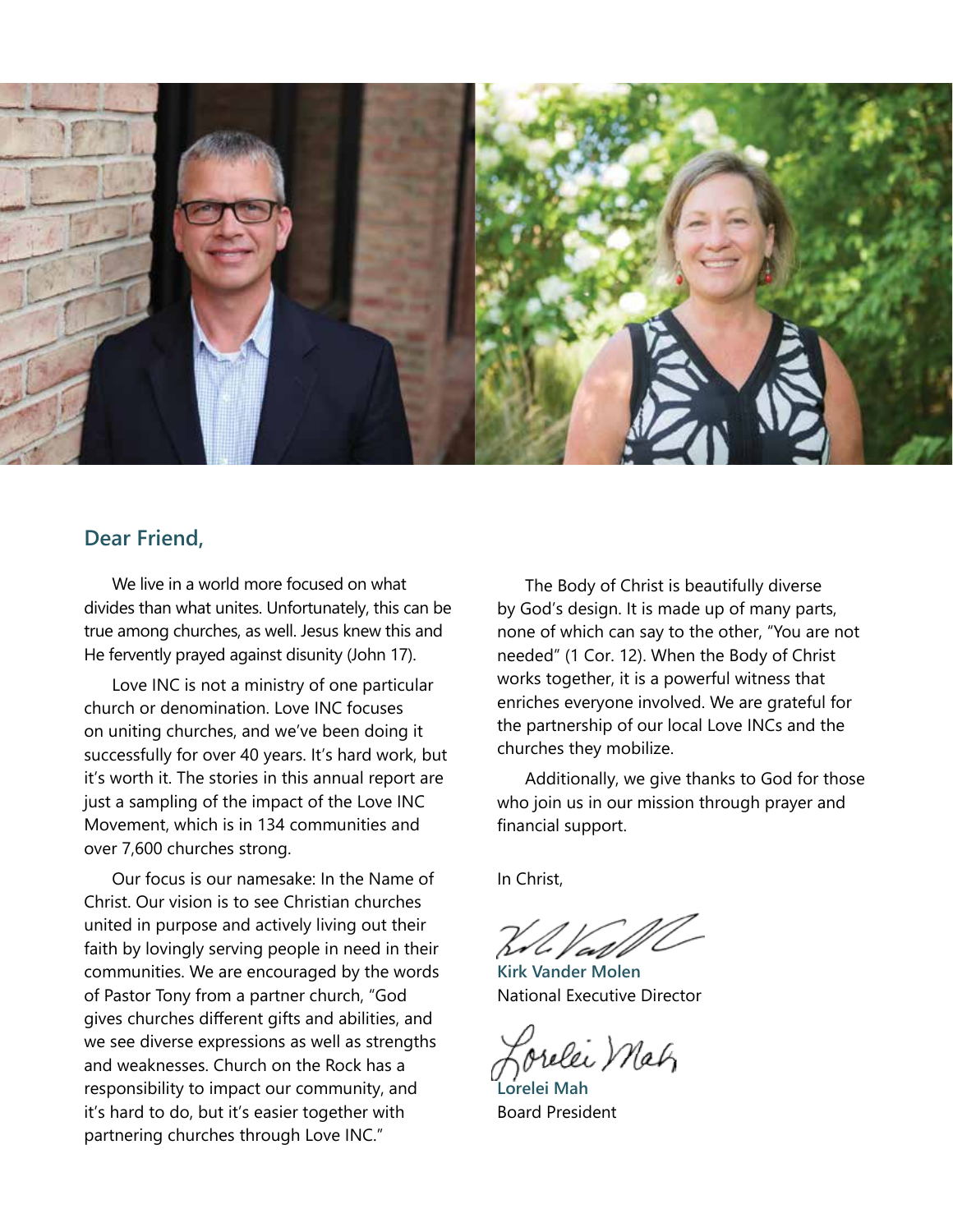

## **our mission**

to mobilize local churches to transform lives and communities **In the Name of Christ**



7,618 participating churches

58 church denominations



43,875 church volunteers



1,246,997 church volunteer hours

*\*estimated statistics*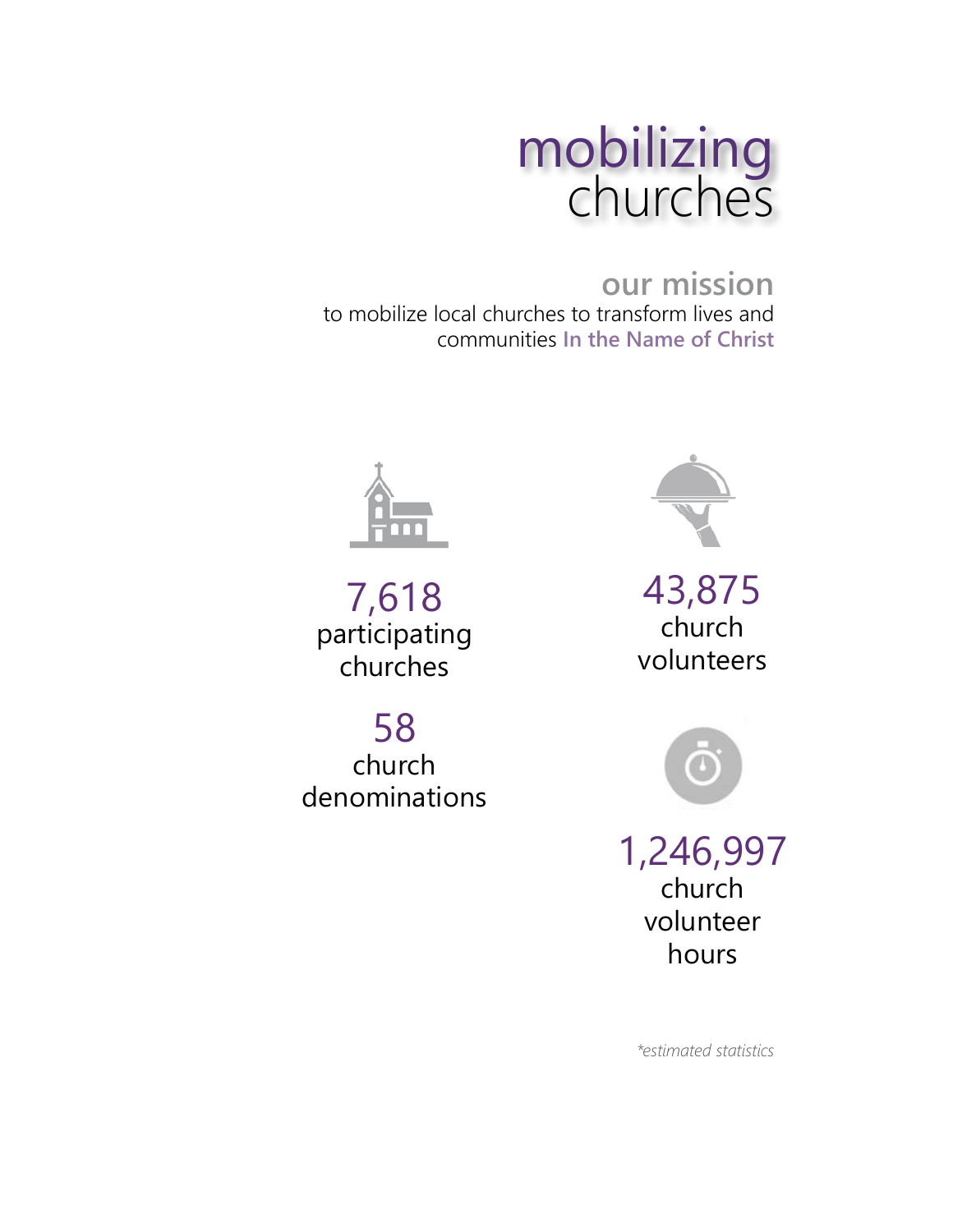**TE IN THE NEW AREA** ncounter God, Love People, Share<br>Life." This is the mission of Church<br>the Rock in Melbourne, Florida. Life." This is the mission of Church on the Rock in Melbourne, Florida.

Like most churches, Church on the Rock strives to live on mission within their own congregation, in their community, and globally. To do this more fully, they chose to partner with their local Love INC.

Pastor Tony Hauck acknowledges that, alone, Church on the Rock cannot bring the loving, serving culture of heaven to earth. He says, "God gives churches different gifts and abilities, and we see diverse expressions as well as strengths and weaknesses. Church on the Rock has a responsibility to impact our community, and it's hard to do, but it's easier together with partnering churches through Love INC."

Like most churches, Church on the Rock won't orchestrate a new ministry unless someone is passionate enough about it to lead it, because it takes a lot of work to get a ministry off the ground.

"An enormous benefit of Love INC to a church is the administrative support and training they provide. Churches are very busy. We want to do the work, but often don't have the resources," Pastor Tony says. "There are sometimes crippling learning curves. Love INC takes care of all this so the people can begin doing the hands-and-feet work, digging into relationships, and maximizing their impact."

Through their partnership with Love INC, Church on the Rock's hands-and-feet work has included offering a budget mentoring program that goes beyond teaching how to handle finances to reminding people to trust in God and walk in faith. It is an opportunity for the people of God to remind our brothers and sisters, "This broken version of you is not the real you."

"What I love about Love INC is the focus on transformation," shares Pastor Tony. "We're not just feeding hungry people, we're trying to help them toward transformation."

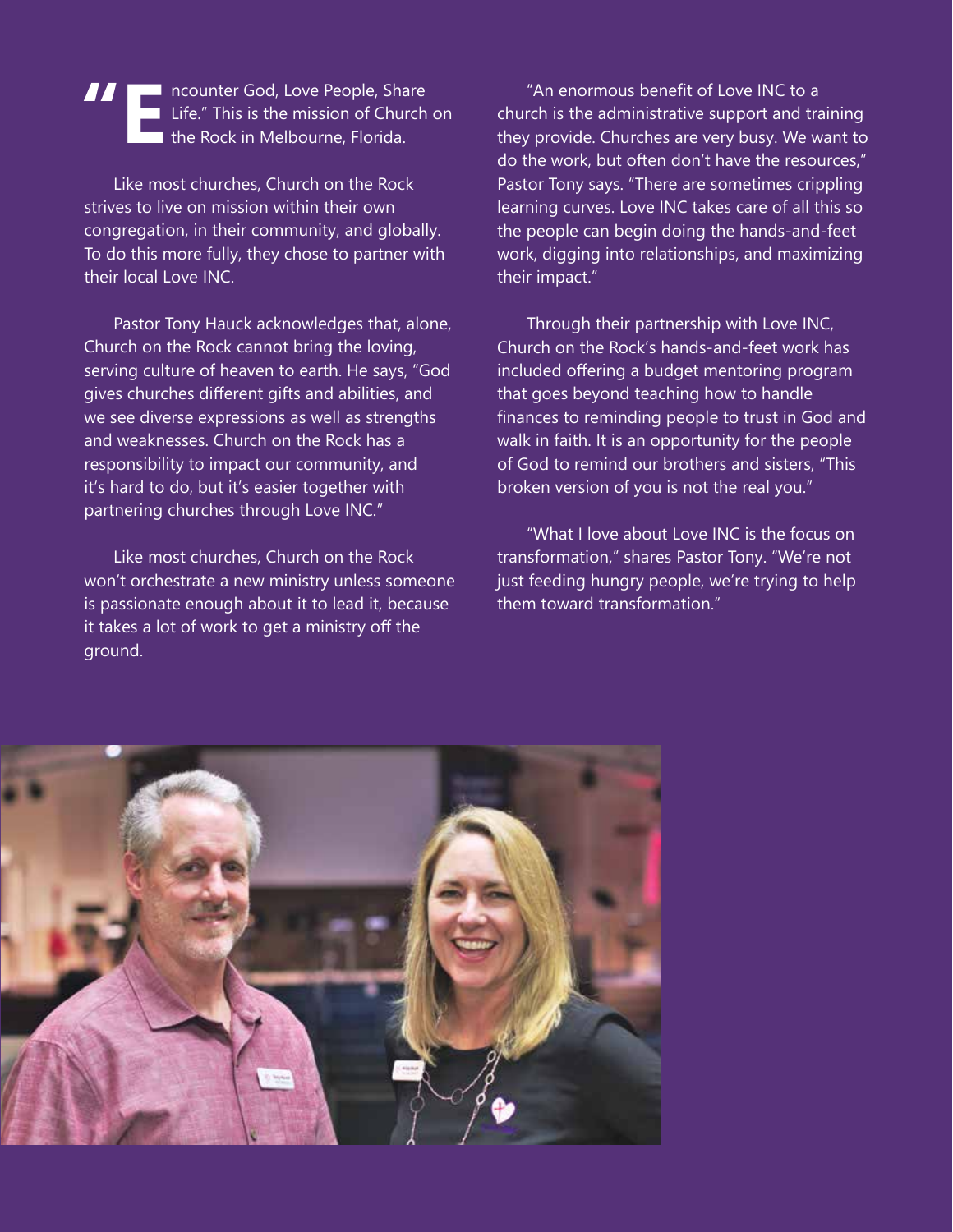

**It It It is a flat tire on the side of the road that**<br> **It is a flat tire on the side of the road that**<br> **It is a cancer survivor and mother of two, was<br>
trying to re-establish her life in the midst of a** started Valerie's journey back to God. The cancer survivor and mother of two, was trying to re-establish her life in the midst of a breakup and mounds of medical debt. Then she lost her job. "If God was real, how could He allow this all to happen?" she thought.

Later that day, Valerie went to the library to work on her resumé, but instead she found a miracle. A book entitled, *It's Only a Flat Tire in the Rain* caught her eye. When she saw the book was Christian, she was reluctant to read it, but something told her to anyway.

On her way home and in desperate need of food, Valerie went to Love INC of NW Allegan County (MI). "I was there for one reason. It was just for food...I was not there to talk about…God. But Martha at Love INC prayed, and she gave me this little voucher and said that I can go in the food pantry" the following morning. Not wanting Valerie to leave empty handed, Martha gave Valerie a few items to hold her over.

When she went home, Valerie found the trailer she'd been staying in no longer had power. The next morning, she returned to the partner church staffed food pantry and told Martha about her new problem. "I was there on a daily basis to use the bathroom and Martha let me fill water jugs."

Valerie experienced something she hadn't felt in a long time. Hope. Martha began mentoring her and she also began attending budgeting classes at a local partner church. "My life changed around and I couldn't even believe that there were people out there who wanted to help me."

Around this time, Valerie was invited to church by a new co-worker. At church, Valerie found "family".

Valerie shared, "I had nowhere else to go. And I truly believe that if I didn't have Love INC praying over me every day like that, that it wouldn't have brought me…to where I'm at." The hope and compassion Valerie found at Love INC of NW Allegan County gave her the courage to open her heart to God again. God uses little things to get us back on track. In Valerie's case, He used a flat tire, a place to fill water jugs, and a church invitation. Her life will never be the same.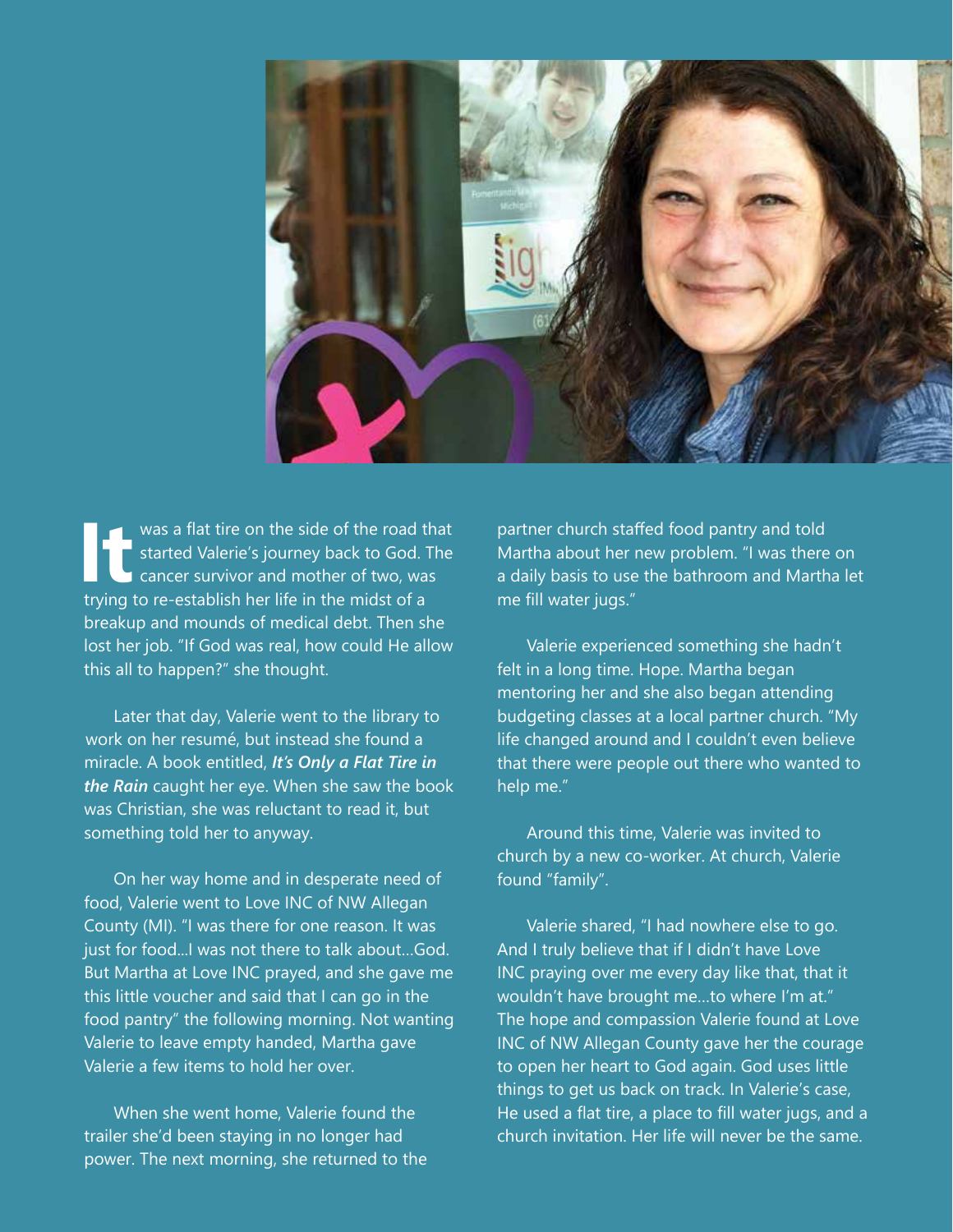## transforming lives

### **our vision**

to see **Christian Churches** united in purpose and fully engaged in actively living out their faith by lovingly serving people in need in their communities



256,337 calls for assistance



589,367 adult's needs met



253,851 families' needs met





*\*Estimated statistics from across the Love INC Movement*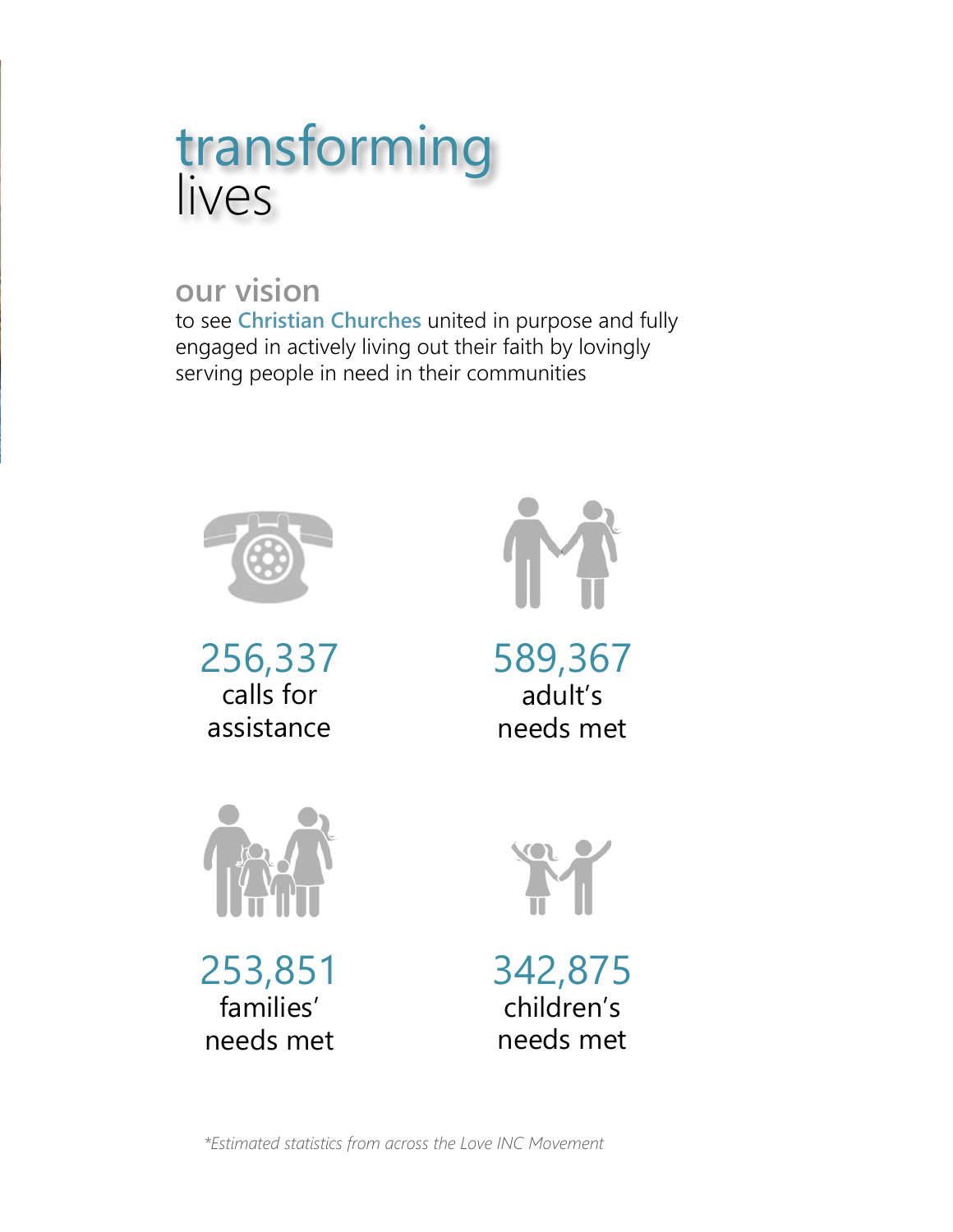## transforming communities

age 36, Dustin Johnson found<br>
himself in prison. An emptiness<br>
Dustin's heart had led him to dividence, adrenaline, and a life of crime. His himself in prison. An emptiness in Dustin's heart had led him to drugs, friends were "drug addicts, drug dealers, and gangbangers."

"From an early age, I had a hole in my heart and soul that, through time, I began to realize could only be filled by God. Nothing, absolutely nothing I tried would fulfill me," shared Dustin. "My attempts were secular and self-involved, missing two very important elements: Christ and fellowship."

While incarcerated, Dustin became a Christian, "There I met Him, there Christ embraced me and accepted me for exactly who I was at that moment with all my struggles." Once released, Dustin met Nicole, his future wife, who had taken a similar path in life. They began dating and attending life skill classes with Love INC of the Black Hills (South Dakota) partner churches.

Dustin and Nicole met many people in the classes who made a positive impact on their lives. They shared meals together with their new friends and learned about important life skills such as financial management, conflict resolution, forgiveness, setting boundaries, and time management.

Dustin said, "We had the opportunity to work with Pastor Warren during one of our classes, just an awesome guy, and we just learned so much. It's always been awesome to be able to go into those walls and know that we can actually be ourselves. We can heal, we can grow, we can learn. It's been a blessing.

"Because of Love INC and the life skills classes, I have learned how to love myself, how to love Christ, how to love my wife, how to be responsible financially, how to let my past go, and how to move forward."

"My name is Dustin Johnson. I am a husband, I am a father, I am a child of God, I am forgiven, and I am transformed."

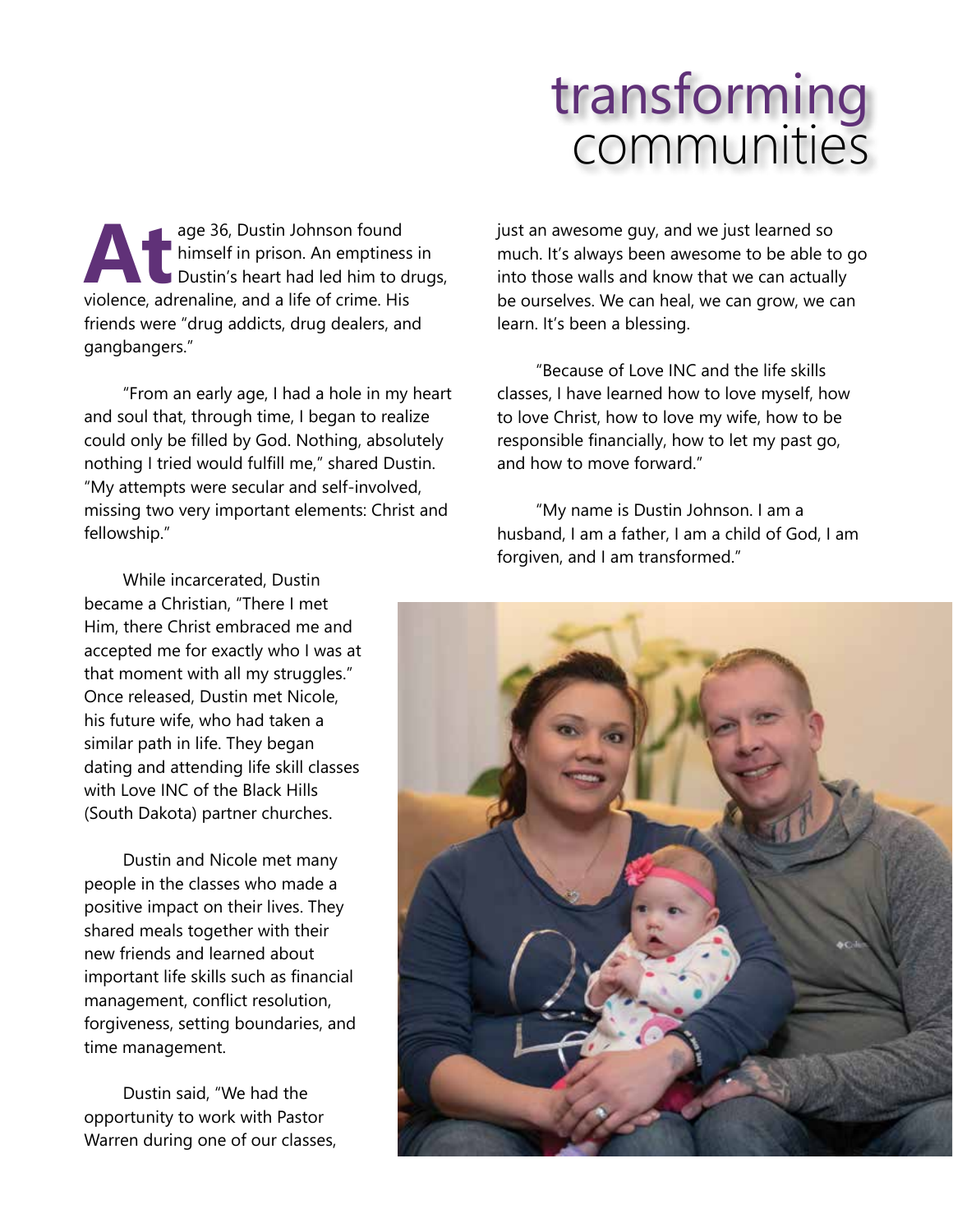## **our core values**

- v We are **Christian.** Everything we think, say, and do is In the Name of Christ.
- v **Prayer** is an integral part of who we are.
- v We follow Christ's example of **valuing people in need.**
- v We value **unity in the Body of Christ.** That is reflected by a unity of purpose in serving our neighbors in need.
- v We value **transformation** in the lives of people and communities.
- $\cdot$  We value churches living out the two Great Commandments to **love God and love their neighbors.**
- v We value building **Christ-like relationships.**
- v We value **connectedness** in the Love INC Movement.
- v We model **excellence.**
- v We value continually **maturing in our capacity** to meet people's needs.

It is very important for a local Love INC to know their purpose. As we stay true to our purpose, the community naturally surrounds, encourages, trusts, and promotes the mission. This allows the community to work together for the same cause – transformation.

Cathy Vanderford Executive Director Tuscaloosa County, AL



10,708 community organizations involved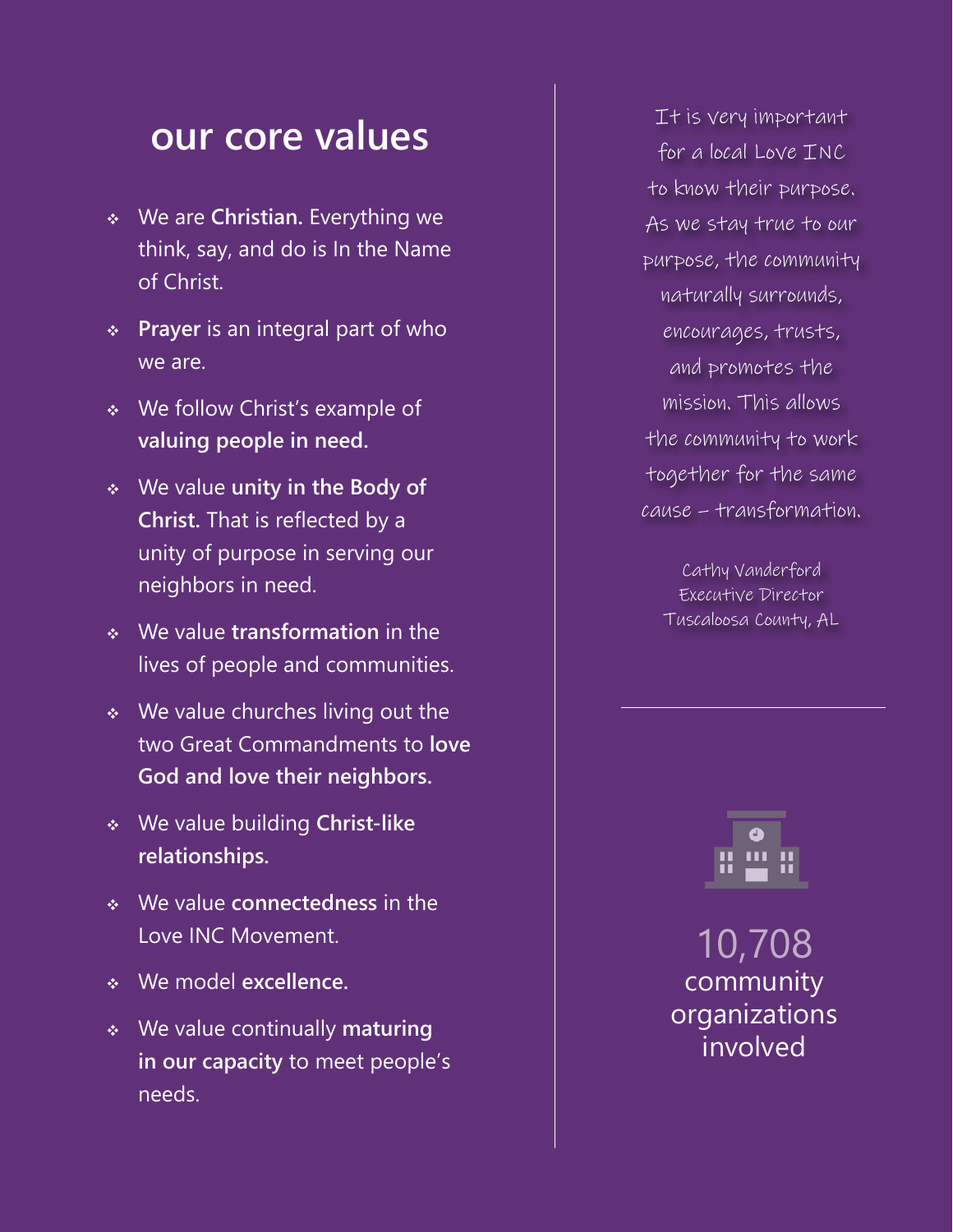

he persuaded a landlord to rent him a trailer with just a promise to pay — McCormack did still have his job at a local laboratory — Love INC volunteers brought furniture, beds, couches, cooking utensils, towels, sheets, and blankets.

"It was a really difficult time in my life," McCormack said, when his first marriage was ending. "With the help we received, we were able to start thriving."

**Robert McCormack suddenly found<br>himself with no place to live 10 yea<br>He had his two little girls in the back seat at** himself with no place to live 10 years ago. His bank account had been wiped out. He had his two little girls in the back seat and their car was running out of gas on Bozeman's [Montana's] 19th Avenue.

"I was kind of desperate," McCormack recalled. "I remember sitting by the side of the road, without any gas or money, without a cellphone, I didn't have a dollar to my name, looking at my little girls in the rear-view, not knowing what I was going to do.

"I walked into a church, and it changed everything."

McCormack didn't know when he ran out of gas two blocks from the Evangelical Free Church that it is a partner with other local churches in a nonprofit called [Gallatin County] Love In the Name of Christ (Montana).

One [partner] church gave McCormack a tank of gas. Another provided a food voucher. After

A decade later, McCormack, 52, said his life has changed completely.

 For three years he worked at Gallatin County Love INC, and recently he was promoted to executive director of the outfit that came to his rescue 10 years ago.

 "I slowly went from the guy on the side of the road to a men's ministry leader," he said, "and now I'm finding more people on the side of the road."

 "We give people stuff," McCormack said, "but it can't stop with stuff.

"When I walked into church and asked for gas, they could have given me a gas card and sent me on my way," he said, but that wouldn't have transformed his life. "They walked along side of me … letting me know I'm not alone, and inspiring me to change."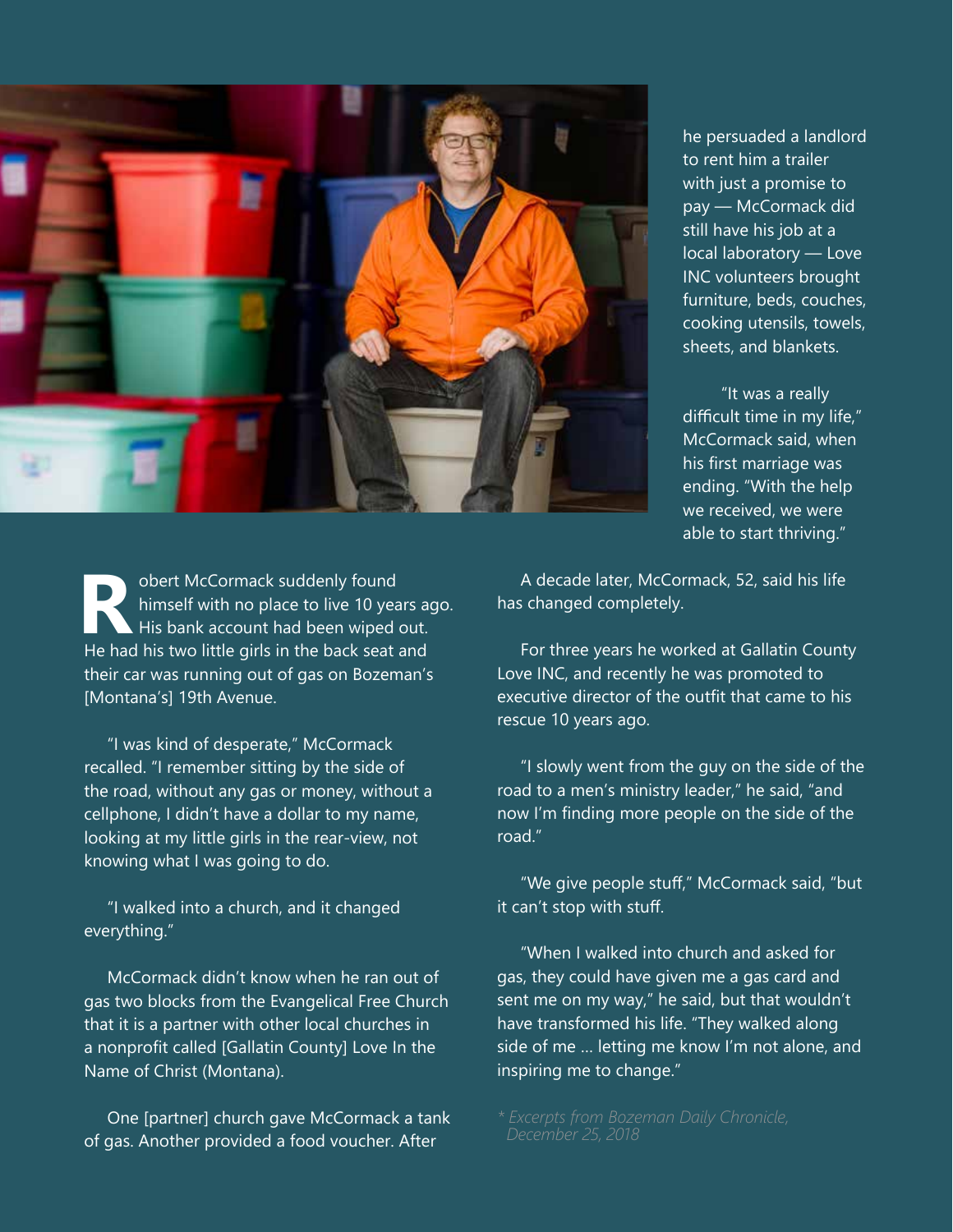# operating Love INCs







76% Love INC participation



*\*Not unique participants*





## **our services**

**TERN EXECUTE:** The years ago, Gallatin County Love INC and local partner churches "walked along side" of Rob and reminded him he was "not alone". Today, it is Love INC National's turn. churches "walked along side" of Rob and reminded him he was "not alone". Today, it is Love INC National's turn.

As Rob begins his tenure as a Love INC Executive Director, he will participate in eight months of role specific training with a handful of peers and a designated mentor. Plus, Love INC National will help Rob support his staff, board, and partner churches by providing them with training, as well.

Some of the training topics at Rob's disposal include: Strategic Planning, Board Orientation, Leadership Development, Clearinghouse Operations & Staff Orientation, Life Skill Class Management & Curriculum, Redemptive Compassion, and a host of other topics. If Rob's needs aren't met with these, he can also reach out to National for issue specific consultations.

Love INC National considers it an honor and privilege to "walk along side" all local Love INCs as they, in turn, "walk along side" neighbors in need.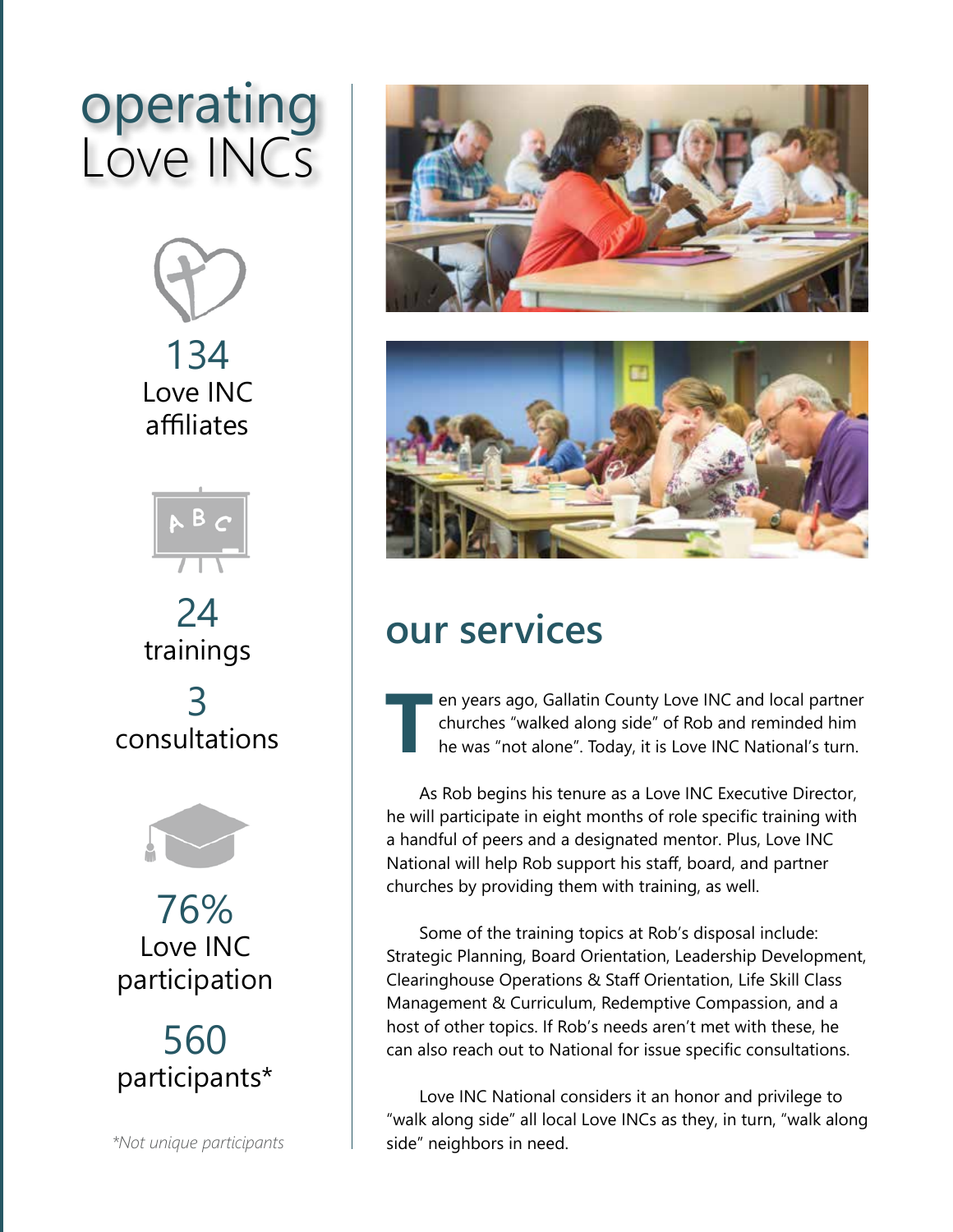# developing Love INCs

**Love INC National** offers developing Love INCs step-by-step training, personal guidance, and regular encouragement as development teams work through the inherent difficulties associated with establishing a legal entity, building community awareness, fundraising, and building up teams.

**Exercise Petrie, an experienced social worker,**<br>**EPRIME:** The something was lacking in her work with the community she served. A Christian,<br>vet unable to share her faith at work. Frica was felt something was lacking in her work with I the community she served. A Christian, yet unable to share her faith at work, Erica was frustrated and felt she had a solution she wasn't allowed to offer. It seemed there was no lasting change in her clients' lives because the solutions provided were one-dimensional rather than holistic.

Then she was introduced to the concept of churches working together through the "coordination and support" of a local Love INC office. Erica was intrigued. She wondered what



might happen through a ministry like this in her own community.

In January 2018, Erica attended an Executive Director training at Love INC of Treasure Valley (Idaho). This introduced Erica to the tools she needed to take "everything from conceptual to practical," by giving her the opportunity to see a working Love INC call center.

On March 1, 2018, Love INC of Van Wert County (Ohio) opened their call center under Erica's leadership. Although she came to the

> job an experienced social worker, she was surprised by some of the requests coming in. "The big thing that struck me as we opened the call center was the issue of homelessness in our community… the third highest request we get is that our people have nowhere to stay…They're living in their cars. They're living in a tent in someone's backyard."

Through the efforts of the new Love INC office, partner church volunteers started a furniture ministry that focuses on those in the homeless community who are transitioning into new homes. Erica reports, "Rapid Rehousing called us. They found a gentleman living in a house that hadn't had running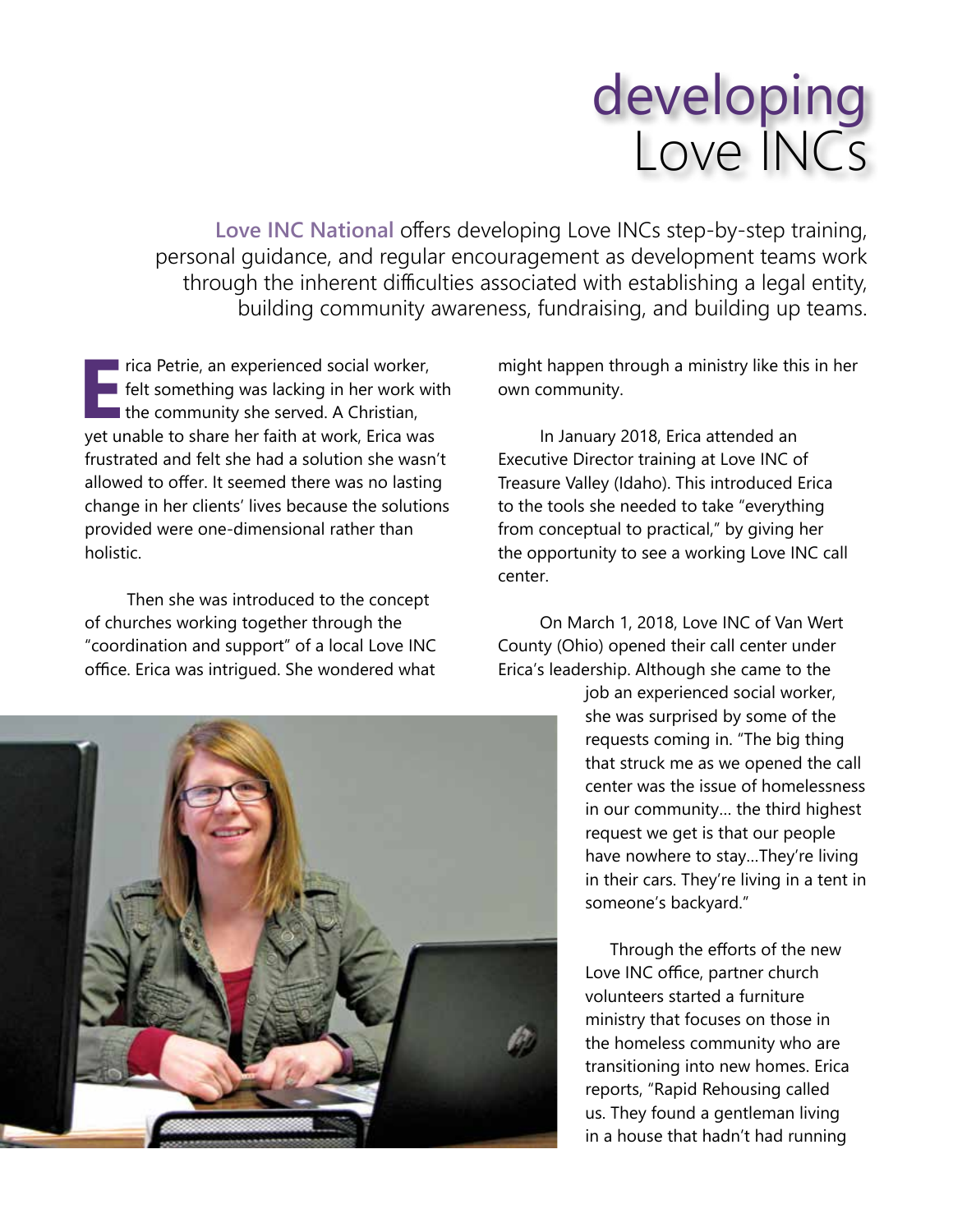water or electricity for eight months…They were able to get him an apartment...but he had nothing in that apartment other than a recliner, a microwave, and a small TV. There was literally nothing else there."

As a result, Love INC church volunteers delivered furniture to the man. But perhaps more importantly, the volunteers connected him with the most significant resource of all: an offer to join him in prayer. "I think that's something Love INC can bring to a community that's missing (in other social services). When people reach out to us for help, they can have their spiritual needs addressed, not just their physical needs. We are really looking at the whole person."





39 affiliates in development



# Love INC kenya

I all church is located in the slum area of<br>Gataka. The members of my church are quite<br>needy, but since we started partnering with<br>other churches through I ove INC we have experienced rea Gataka. The members of my church are quite needy, but since we started partnering with other churches through Love INC, we have experienced real transformation and impact. Through the generous giving of people, this has given hope to many. People are giving their lives to Christ and this has boosted fellowship. Love INC has helped the community know the love of Christ, and the community now has trust with the church because most of their needs are met and this has caused tremendous growth in our church. Since we joined the Love INC network, our numbers have grown and we have been forced to expand our church building to accommodate the growth. The people I serve have learned the act of giving. Love INC has been a blessing to me and the church. Love is not just in words but in action."

#### **Pastor Jeremiah Nyaga**

Deliverance Church in Gataka, Nairobi

120 partner churches 6 Love INC zones<br>851 needs met 120 partner churches<br>
6 Love INC zones<br>
851 needs met<br>
437 volunteers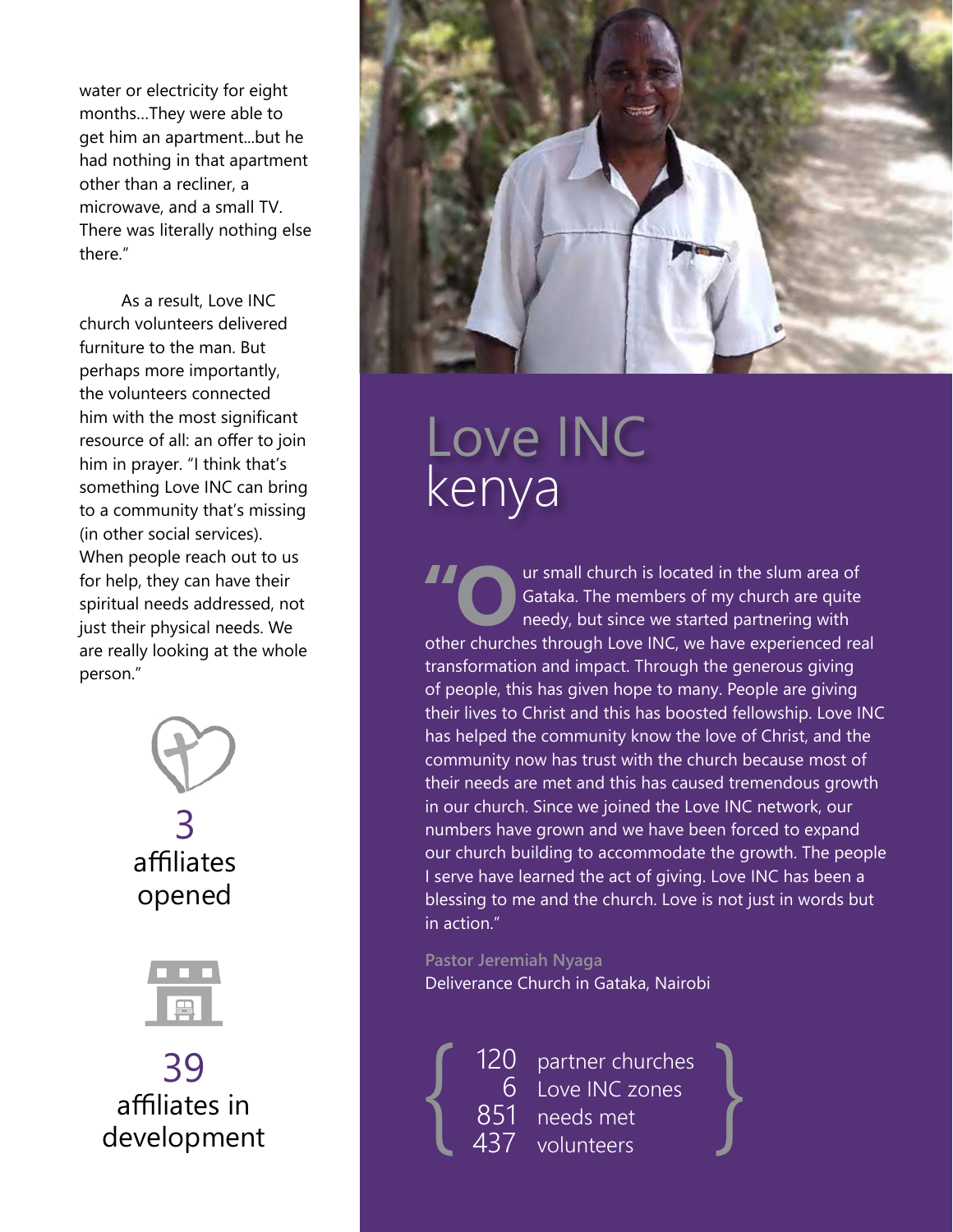**TAN OVE INC of the Heart of Florida<br>is stronger, grounded, and<br>continually maturing because<br>of the impact and outpouring of the** is stronger, grounded, and continually maturing because of the impact and outpouring of the National Movement. Love INC National training provides great opportunities for our staff to connect with others around the world, living out Love In the Name of Christ! We have been able to measure and strengthen our Clearinghouse, Gap Ministries, and fundraising efforts utilizing National tools and resources over the past nine years. The rich content, relationships, and encouragement is just a few of the many reasons I love National trainings and playing a small role as a National volunteer. Thank you for everyone who plays a role in making National and Regional trainings possible and affordable."

**Dana Parker** Executive Director, Heart of Florida



**Love INC National** Love In the Name of Christ

#### Statement of Financial Position

Accrual Basis July 1, 2017 – June 30, 2018

### **assets**

**CURRENT ASSETS**

| \$566,899<br>Cash & Cash Equivalents                 |           |
|------------------------------------------------------|-----------|
| Accounts Receivable                                  | \$85,828  |
| <b>Prepaid Expenses</b>                              | \$14,210  |
| TOTAL CURRENT ASSETS                                 | \$666,937 |
| (pledged contributions for<br>future programs Kenya) | \$148,280 |
| <b>TOTAL ASSETS</b>                                  | \$815,217 |

### **liabilities and net assets**

### **CURRENT LIABILITIES**

| \$12,870<br><b>Accounts Payable</b>               |           |
|---------------------------------------------------|-----------|
| Payroll Tax Payable                               | \$28,870  |
| Pass Through Funds                                | \$5,125   |
| <b>TOTAL CURRENT LIABILITIES</b>                  | \$43,865  |
| <b>NET ASSETS</b>                                 |           |
| Unrestricted                                      | \$481,280 |
| <b>Grants Temporarily Restricted</b><br>\$290,071 |           |
| <b>TOTAL NET ASSETS</b>                           | \$771,352 |
| <b>TOTAL LIABILITIES</b><br>& NET ASSETS          | \$815,217 |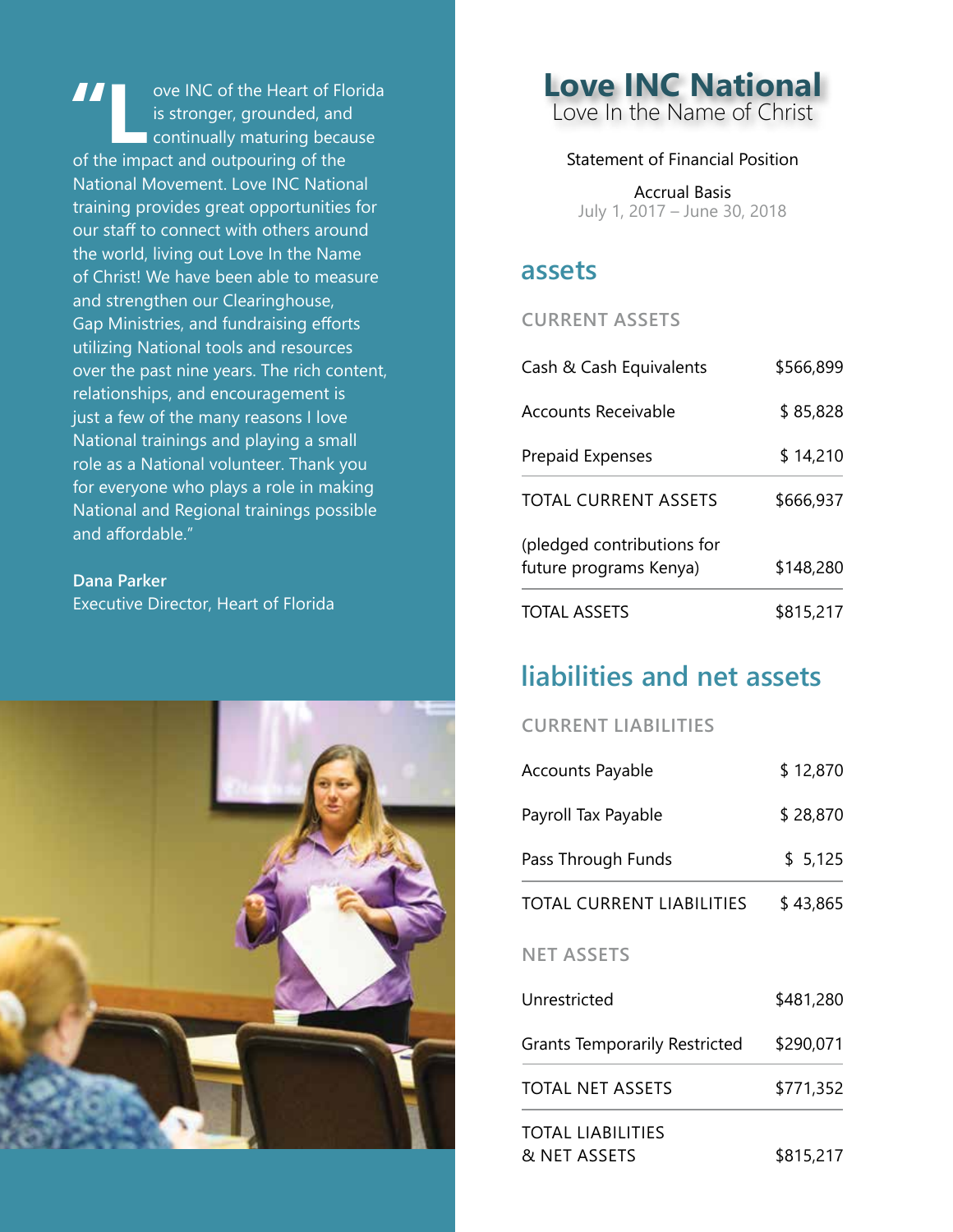

# **financials**

## **expenses** breakdown

| \$354,632 | staff support to affiliates        |
|-----------|------------------------------------|
| \$28,315  | board & staff meetings             |
| \$88,098  | training support to affiliates     |
| \$52,462  | pass through to affiliates & Kenya |
| \$9,880   | Kenya development                  |
| \$46,025  | administration                     |
| \$22,684  | affiliate dues forgiveness         |

*\*The accrual basis recognizes restricted pledges (money not received yet) in the current year, but not corresponding future expenses. This shows as increased revenue over expenses in the current year.*